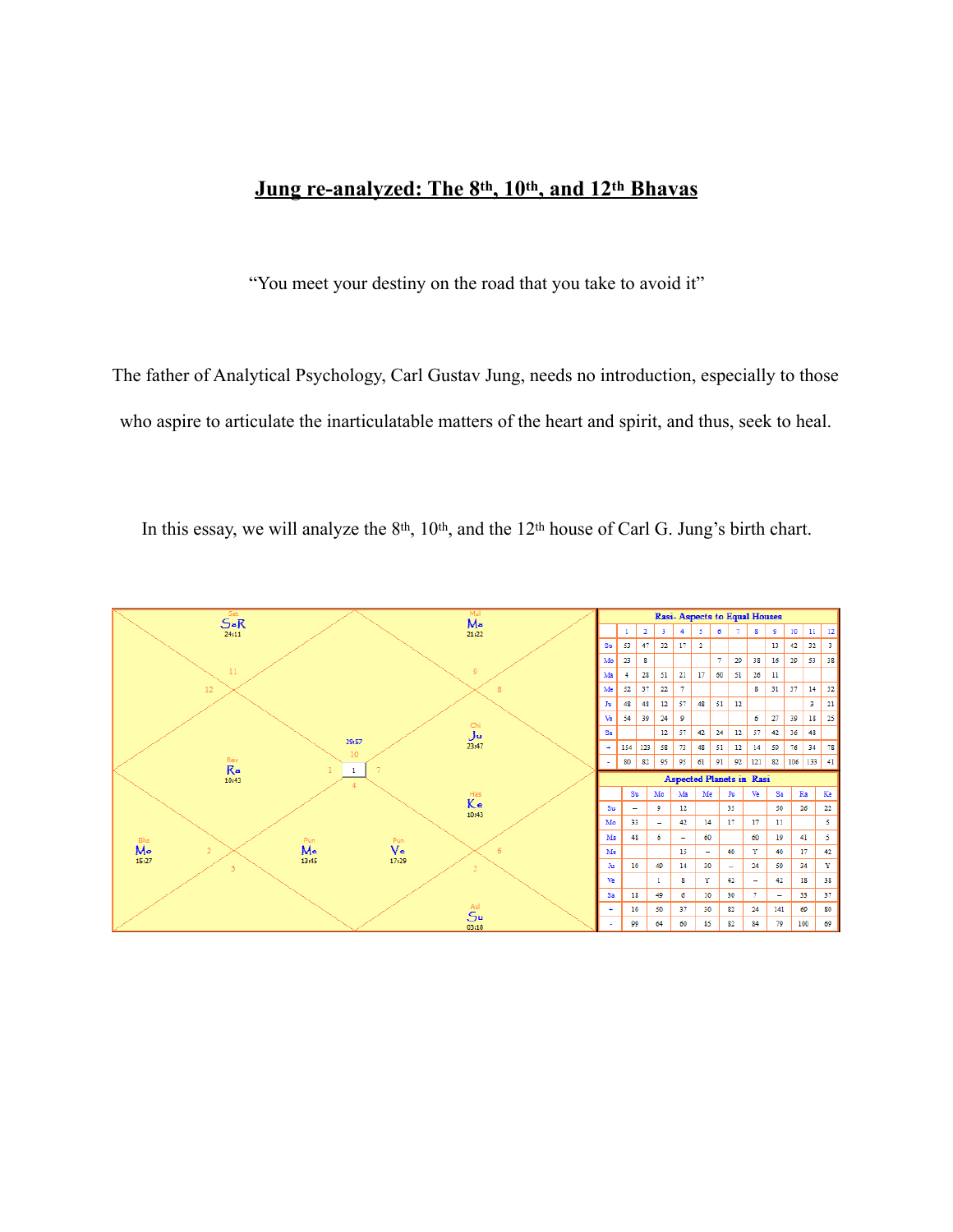| $\bigstar$ Rasi  |      |         |           |                        |
|------------------|------|---------|-----------|------------------------|
|                  | Dign | Baladi  | Jagradadi | Lord                   |
| $S_{\mathrm{U}}$ | MT   | Bala    | Jagrat    | $\mathbf{S}\mathbf{u}$ |
| Mo               | MT   | Yuva    | Jagrat    | Ve                     |
| Ma               | GF   | Vriddha | Svapna    | Ju                     |
| Me               | Ν    | Yuva    | Sushupti  | Mo                     |
| Ju               | N    | Vriddha | Sushupti  | Ve                     |
| Ve               | N    | Yuva    | Sushupti  | Mo                     |
| Sa               | OH   | Mrita   | Jagrat    | Sa                     |
| Ra               |      |         |           | Ma                     |
| Ke               |      |         |           | Ve                     |
| Lg               |      |         |           | Sa                     |

For determining the prosperity of a house check for the following:

- If the house lord is conjunct or aspect by a benefic planet
- If the house lord is in Yuva or Kumara Avastha (Adult or Adolescent state of karmic fruition) and/or Jagrat Avastha (awake state), determining how aware the native is of the indications of the planet.
- If the lord is in the 10th house.
- If the house lord aspects the house it rules.
- If Mercury or Jupiter (manifesting influences) are aspect or are in the house.

For determining the annihilation of a house check for the following:

- If the house is not aspected by its lord.
- If the house is with or aspected by a malefic planet.
- If the house is with an evil house lord (6,8,12 and in certain cases 3 and 11).
- If the house lord is defeated in planetary war.
- If the house lord is in Vriddha or Mrita Avastha (old or dead state) and/or if the house lord is in Sushupti Avastha (sleeping state, inverse of awake state).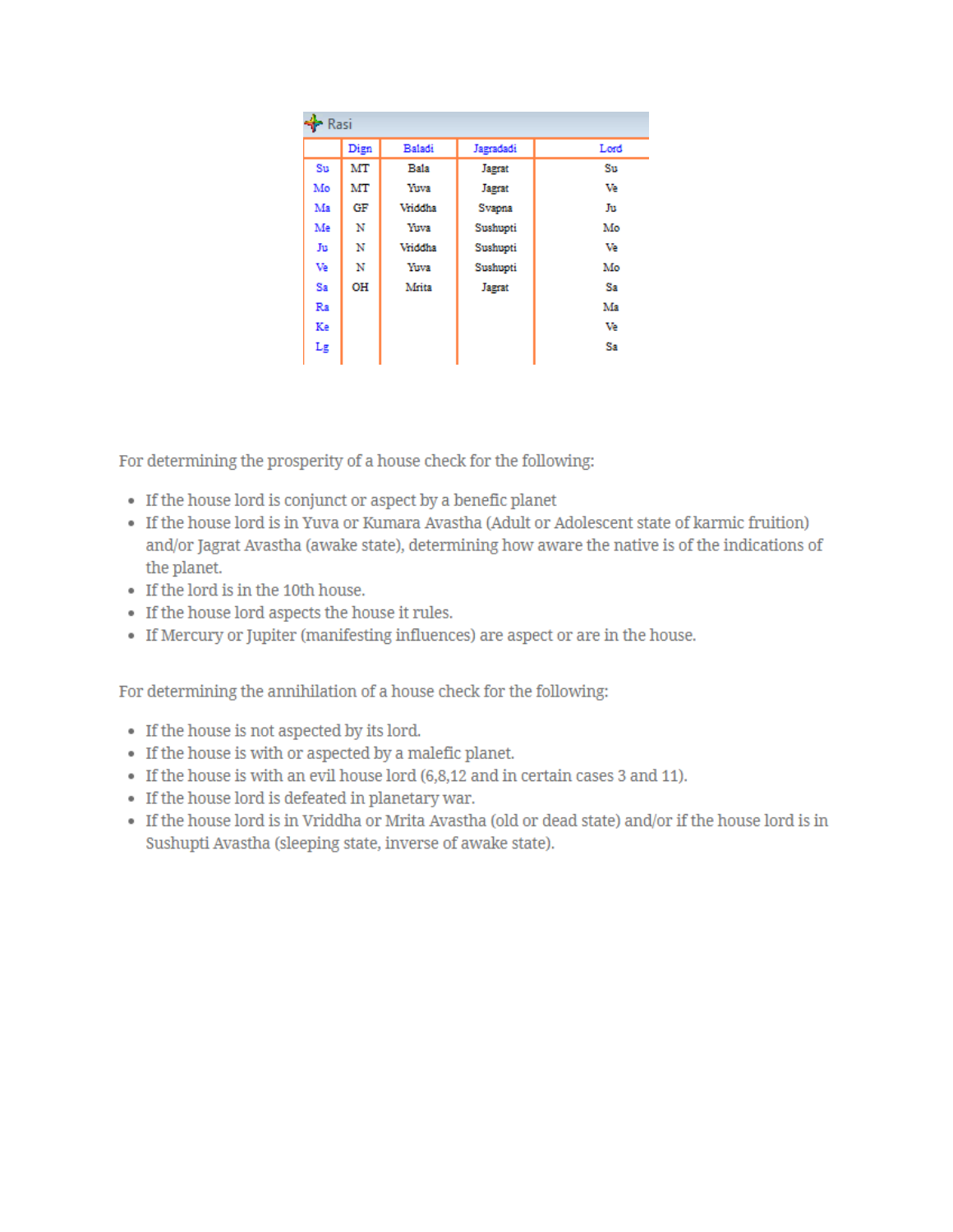#### **The 8th house**

Specific Indications: Life Force, Longevity. Means of death, experience of death. Wills and legacies, insurance benefits. Joint finances, partners money, monetary gains from partner, alimony. The reproductive systems. Sexual strength and attarctiveness, venereal diseases, sexual desires, and fantasies. Chronic and longterm illnesses of any kind. Misfortunes, accidents. Occult subjects, secretive matters. Controversy, Intuition and psychic abilitites. (Reference 1)

Parashara Bhava Yoga: "The lord of Flaw standing in the Death Bhava - The one born is joined to long life; without strength then medium longevity. Perhaps a thief and blamable while also blaming others. (Reference 2)

Applying the Prosperity-Annihiliation formula from BPHS, we get 3:2, more prosperity than annihiliation of the 8th house. Sun's dignity in its Mulatrikona, Jagrat/Awake Avastha gives this position considerable amount of strength, though, the malefic aspects of a waxing Moon (strongly placed) and Saturn, as well as Rasi aspects of Ketu and Rahu, and Sun's overall 8th house placement gives an inherent need to attract cataclysmic changes for spiritual growth, an 8<sup>th</sup> house theme.

The 8th house, one of the water element houses that deals with the ability to research, investigate, essentially to dive into the belly of the whale and return as a hero (Sun), an 8<sup>th</sup> house theme; a narrative enacted by Jung like all those who face deep transformations, and this gave him emotional and contempaltive security. One could say that to break a Samskara or Vasana that is not serving the Self, a catastrophic psychic entropy becomes a necessity.

The Jagrat/Awake or conscious, Sun (Atma) in Leo shows that he felt a responsibility to pay conscious attention to the 8th house matters, matters associated with the father, unconscious,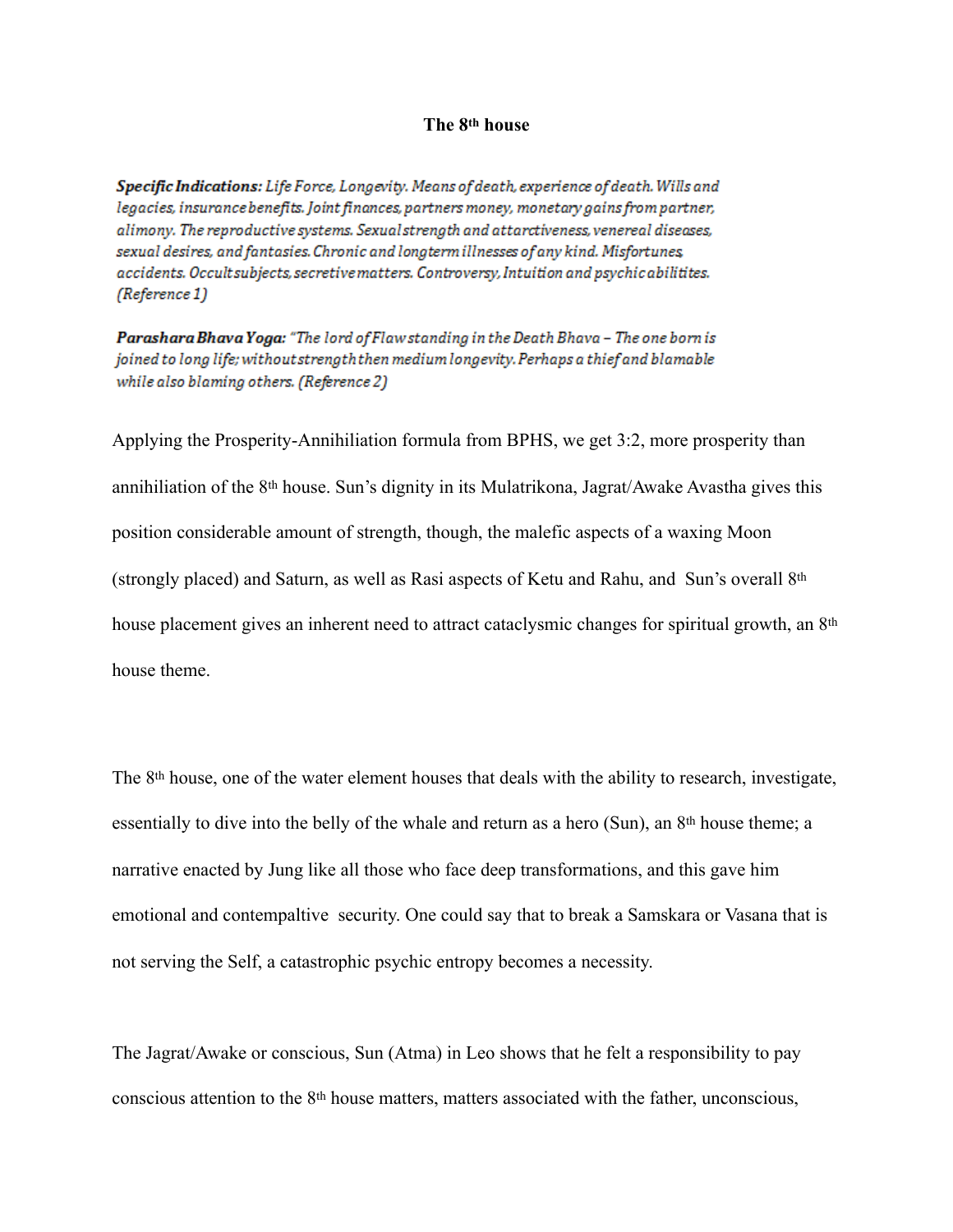power, rulership, control, authority, truth, intelligence, honour, vitality, growth, intuition, psyche, battles, conflict, thieves, enemies, cheats, infidelity, accident-proneness.

Jung's father (Sun) was a pastor, and as a child, Jung closely observed his intellectual shortcomings regarding the understadning of religion. To him, his father had failed him in providing with the answers to some of the most fundamental questions about life, which he took to the heart. The Saturn-Sun opposition (Saturn being Jung's AtmaKaraka, significator of Self) had Jung re-enact the ancient Vedic tale which speaks of Saturn's relationship with his father. (See; The Greatness of Saturn: A therapeutic myth by Dr. Robert Svoboda)

Jung was an accident prone child. Accident prone-ness is characteristic of a prominent 8th house receiving significant malefic aspects. He had some memorable slips and falls which had a profound impact on his worldview, transformative accidents, some due to himself (8th lord Sun aspecting lagna lord Saturn), some due his mother (8th lord is 4th from the Moon), and others due to his father (Sun being the Karaka of Father placed in the 8th), but on an esoteric level, all due to his own Karma. (Refernece: [https://archive.nytimes.com/www.nytimes.com/books/first/m/](https://archive.nytimes.com/www.nytimes.com/books/first/m/mclynn-jung.html?_r=1&oref=slogin) mclynn-jung.html? $r=1$ &oref=slogin)

He had five children which is self-evident of the strength of his libido (5th house moon in Taurus, 5th sign Leo-Sun placement, 5th house from the karaka of children, Jupiter, has a well-dignified Saturn).

He had promiscuous sexual encounters with his female colleagues and students, and explored his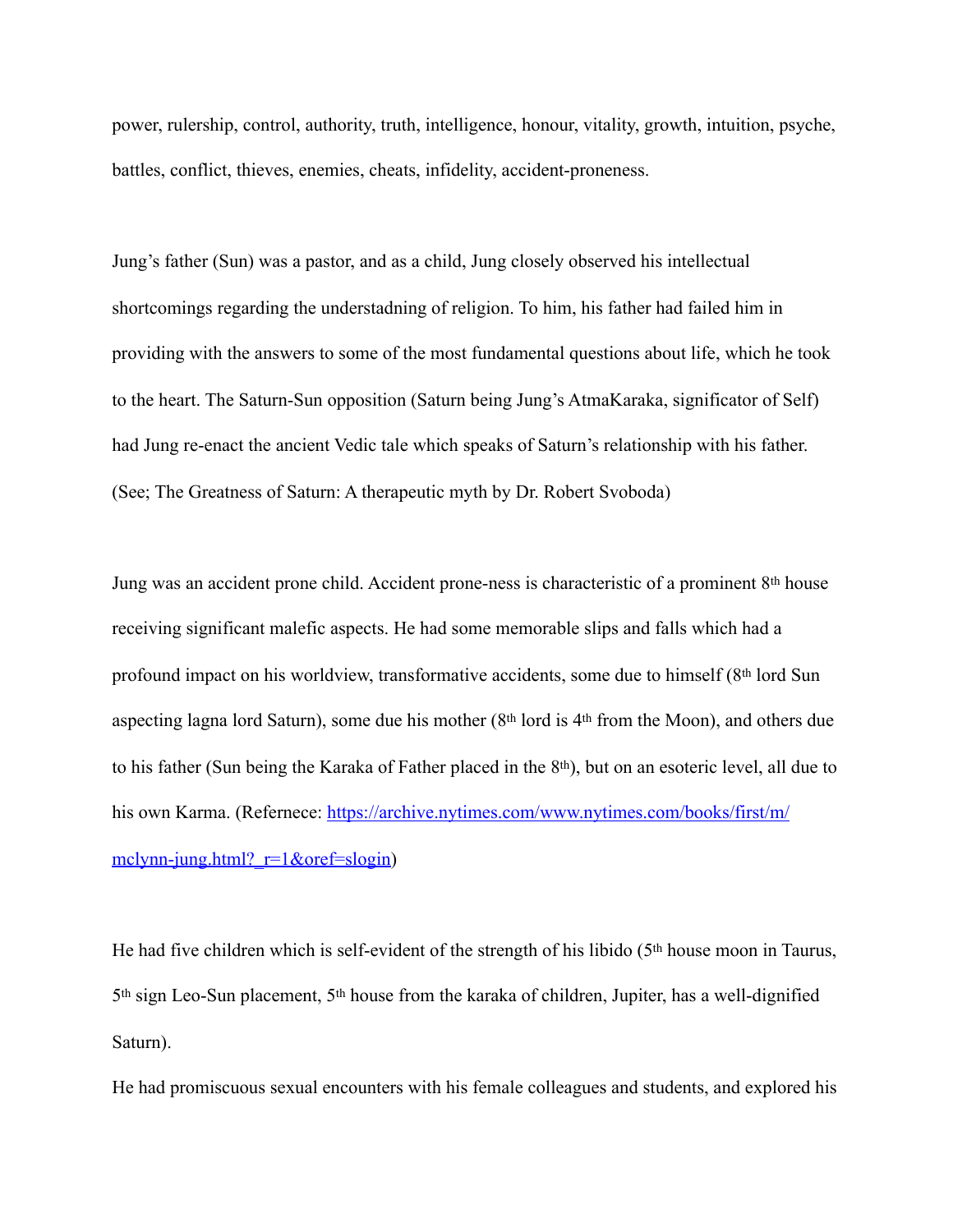dark fantasies extensively. Rahu and Ketu's Rasi aspect from the 4th (Private matters) and the 10<sup>th</sup> house (Public affairs) to the 8<sup>th</sup> house radiant Sun, made the otherwise introverted Jung scandalous. (Discussed further in 12th house)

Agent 488, he was also a spy for the American secret agency at the time, the O.S.S. The 8<sup>th</sup> house matters of spying and stalking were not unignored by the Awake Sun.

In the pursuit of truth, he surely risked being offensive. Jung published his work, the Psychology of the Unconscious: a study of the transformations and symbolisms of the libido (Symbolized by Sun), and as all matters of courage do, this work also led to a feud; the historical feud with Freud (father-figure to him).

This had a traumatic impact on his emotional security. He receded and delved deeper into his studies, this put him in touch with his 8<sup>th</sup> house Psychic Abilities. This cathartic transformation had him extensively research occult symbolism and delve deeper into his dreams which gave birth to the recently published, Liber Novus: The Red Book; A gain in career much after his demise, disguised as a psychological catastrophe decades ago, as seen from the 8th house (Legacy after death) being 11th (Gains and achievements) from the 10th house (Career and impact on the world).

Parashara says, "If 8th lord is in an angle, long life is indicated". This is principally applicable, as the 8th lord Sun is in an angle from the Chandra Lagna while still holding all the influences of the 8th house. Sun is the Karaka of life-force called Prana in Sanskrit. He lived a physically healthy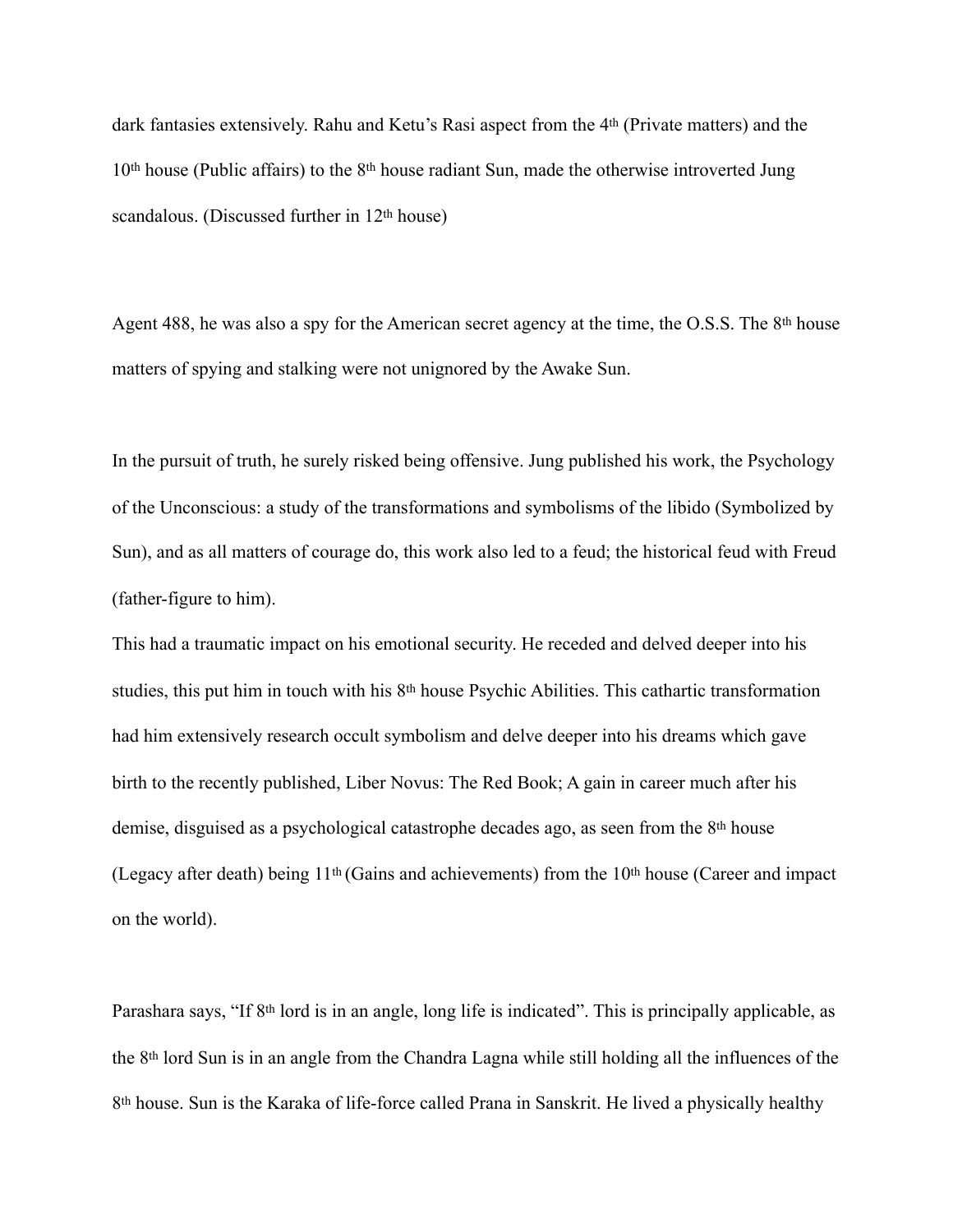life until the age of 85 years, and eventually, died due to sudden circulatory troubles.

Symbolically, he died numerous times, in dreams, in career, to his father as well as father-figures, etc, though the final experience of physical death had something to do with the Solar Plexus. The heart Chakra is ruled by Aries and Scorpio, as Aries is the exaltation (highest dignity) rasi of the Sun (the mover of Prana), and by triangulating this information with the fact that Rahu is in Aries Rasi aspect on the 8th house Sun along with Saturn, a waxing Moon, and Mars, such a cause could be foreseen.

 The wealth of the dead is an 8th house matter, and Jung's family inherited enough wealth and resources from his spouse's family, after the demise of her father, and that ensured their financial security for decades. The 8<sup>th</sup> house is 2<sup>nd</sup> from the 7<sup>th</sup> house, which shows spouse's familial and other resources.

After his own death, the 8th house signification, "Wills and Legacies" played out. He left behind artworks, books, letters, etc, for the world, and for his family, a castle-like house, rights to all of his works, and a large amount of wealth. The 8<sup>th</sup> house is also associated with one's influence after one's demise; and Jung's intellectual legacy (Sun is the Karaka of Intelligence) is continuing to have a profound effect in various fields such as Astrology, Mythology, Psychology, Religion, Spirituality, Alchemy, even Research Methodology.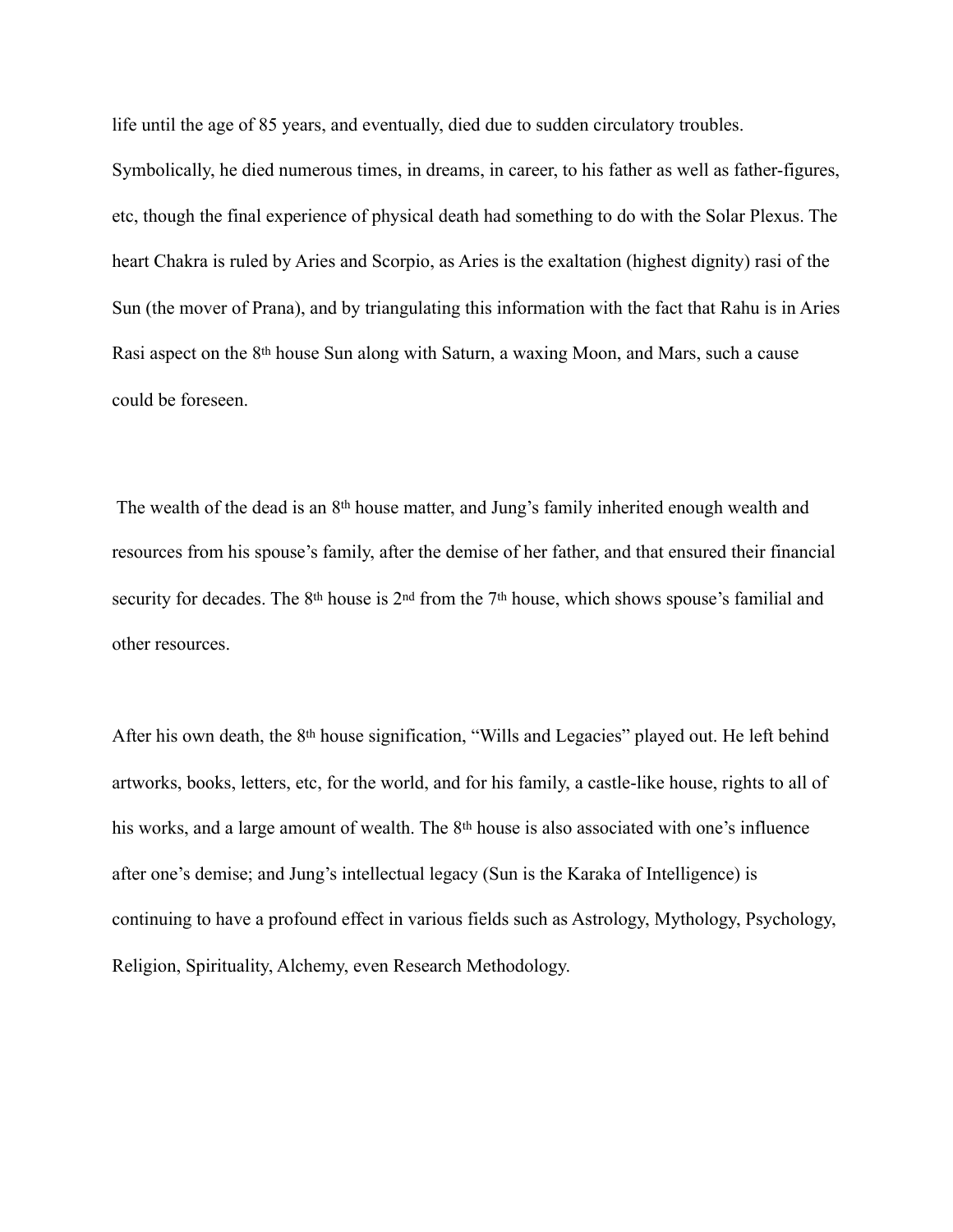### **The 10th house**

Specific Indications: Career, professional activities. The Dharma or life purpose. Fame, honour, status, respectability. Wordly power. Holy pilgrimages. Good deed, activities that benefit society. The head of an institution, authority figures, eminent persons, government officials, government work.

#### Parashara Bhava Yogas -

"The lord of royalty standing in the Wife Bhava - The one born is accompanied by marital happiness, sensible, virtuous, loquacious, and devoted to truth and Dharma."

"In the Tenth, the lord of Brother -- the born is attended by all pleasures, wins with his own hands that gained and supports a spoiled woman."

"The lord of loss standing in the Royal Bhava – causes expense through the royal family, and he only has a little happiness on account of the father."

Applying the Prosperity-Annihiliation formula, we get much more prosperity than annihiliation,  $3:2.$ 

The Karma Sthana is occupied with Jupiter and Ketu in the sign of the scales. The political, sensuous, business-like environment of Libra is an awkward environment for the priestly truthseeking brihaspati. As Libra seeks the relative truth, Jupiter seeks the universal Truth, and this imbalance was profoundly enacted by Dr. Jung. The dispositor of this Jupiter and Ketu, Venus, is in Yuva Avastha and a Neutral Dignity, along with a beneficial conjucntion with its friend Mercury, while forming a beautiful Parivamtamsha Yoga with the 5th house Moon in Taurus (Venus in Cancer, and Moon in Taurus), by triangulation, or quadrangulating this information, we can arrive at certain knowledge regarding how the 12<sup>th</sup> house matters played out for Dr. Jung.

In Career and Professional activities, Jung had gained considerable amount of worldly power.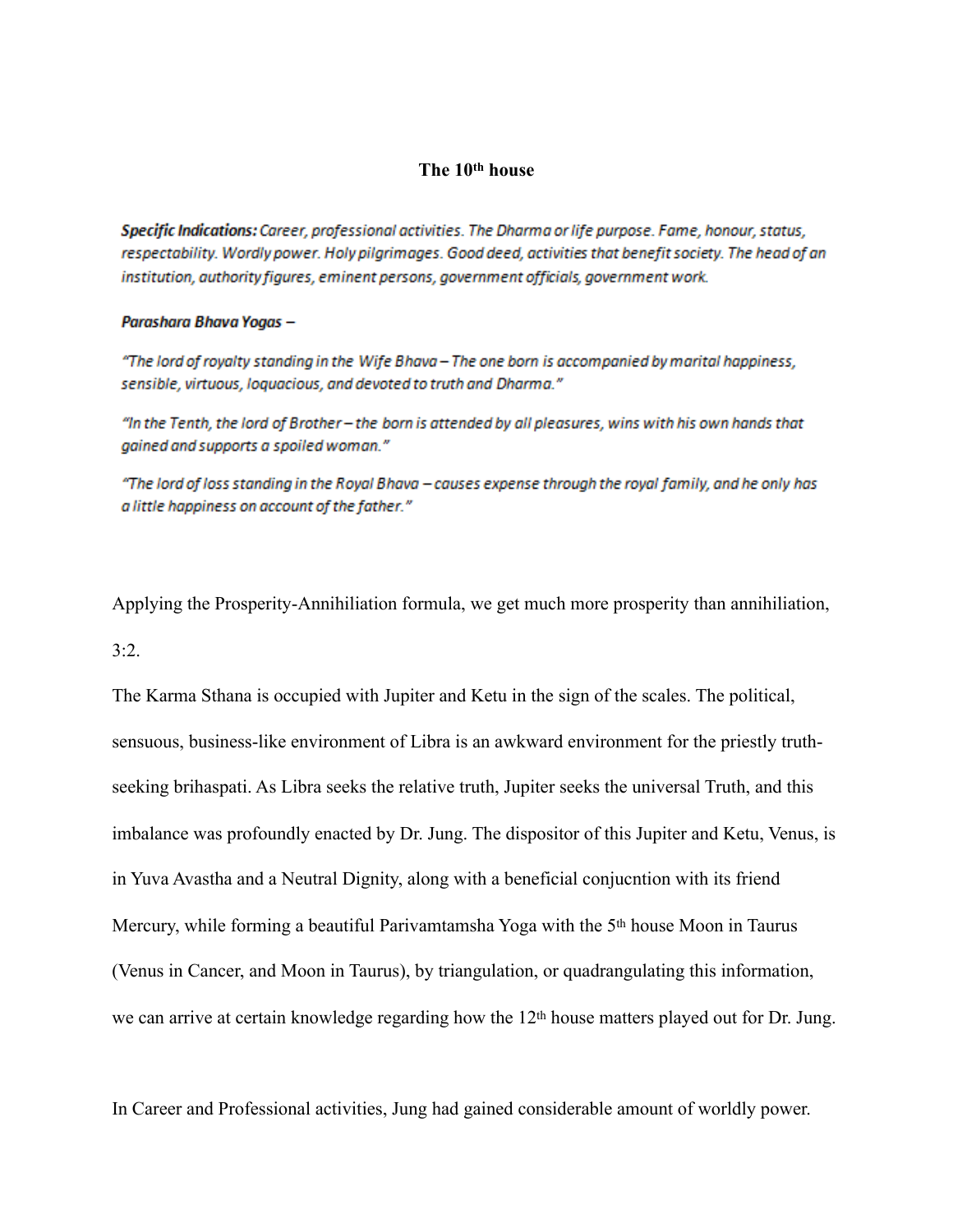When the American secret agency contacts you to get psychoanalysis of the most terrifying and powerful man of the time, Hitler, it is safe to say that one has gained enough worldly power. A Libra-Jupiter alongside Ketu, made him apathetic towwards his colleagues and persons in his field, and had him digress and carve his own niche. Initially ridiculed and dishonoured (Ketu in 10th), Jung was the fish that got judged by its ability to climb a tree, he eventually succeeded through the support of his wife, children, and colleagues; Jupiter being the karaka of children, and its dispositor, Venus, the 10th lord being, Bhavat Bhavam (10th from the 10th house), while 7th house holding the benefic influence of Merucry and Venus conjunction in the private and emotional sign of Cancer. This also, gave him a prolific ability to emotionally express himself publically, to essentially to write and publish intricate details of his personal life (Cancer).

He visited India to understand the eastern philosophy, and even encountered Ramana Maharishi, whom he could not meet, but as Jupiter is in a Sushupti Avastha and its Dispositor Venus, also in Sushupti Avastha, he could not understand the Maharishi's teachings and the ways of the Indian spiritualists. These could be regarded as the holy pilgrimages represented by the 10<sup>th</sup> house. They were not fruitful and caused much physical as well as psychological trouble to Jung (Discussed later in the 12th house).

During World War I Jung was drafted as an army doctor and soon made commandant of an internment camp for British officers and soldier. Jung worked to improve the conditions of soldiers stranded in neutral territory and encouraged them to attend university courses. This is the chracteristic nature of Jupiter, who is always willing to educate. Jupiter is receiving a Rasi aspect from the Sagittarius-Mars, which is the Karaka for army, soldiers, and army generals.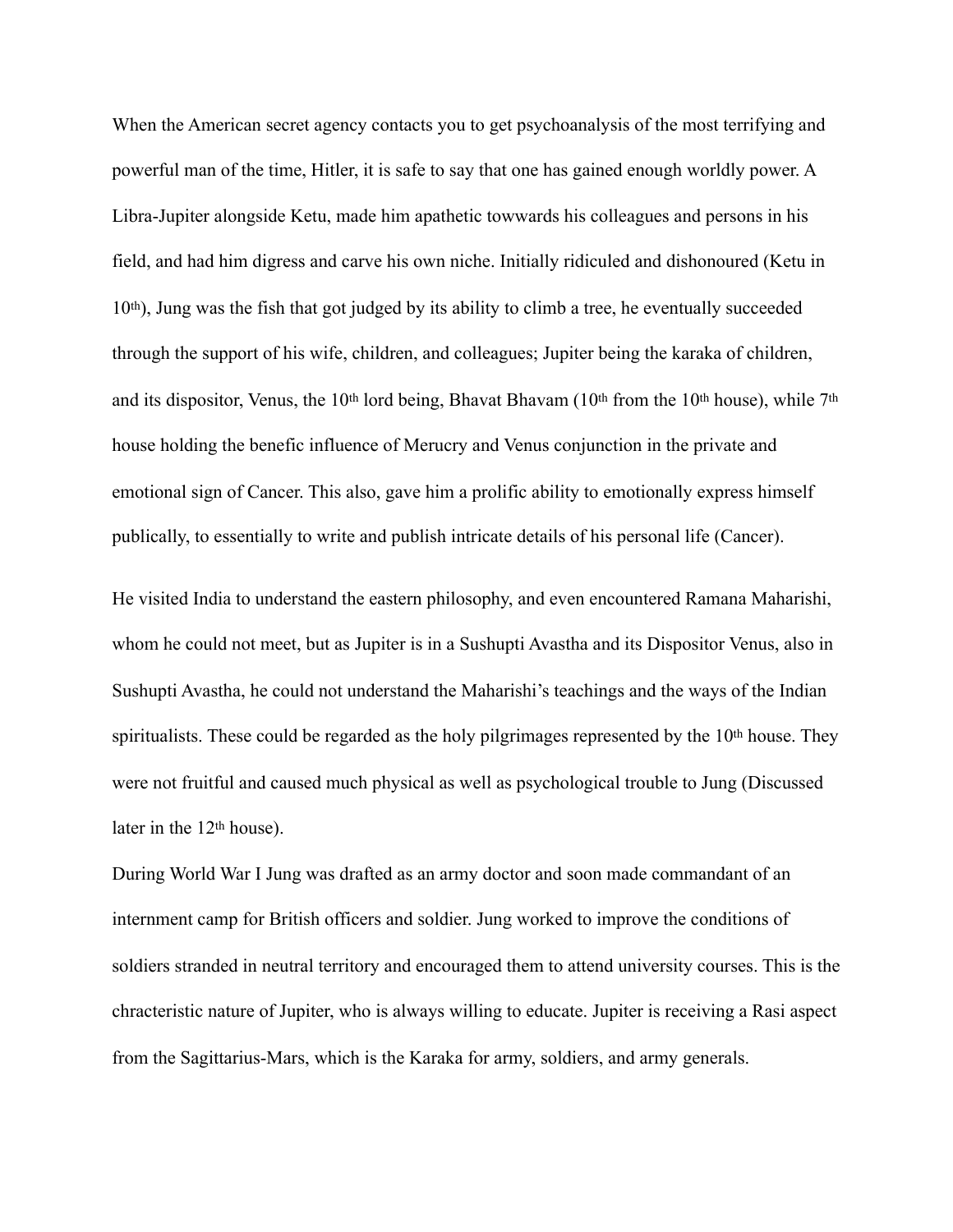Jung became the president of the International Psychoanalytic Society, received many honours, worked with authority figures such as Freud and Bleuler, had friendly realtions with the people in power in various fields, and also worked for various governments.

The presence of Ketu in the 10<sup>th</sup> house gave Jung the ability to work with a sense of detachment. When this happens, overwhelm due to opportunities does not become a a problem. Jung could engage in high-profile environments under pressure without getting emotionally sucked into them. He also abandoned his research work, or to abruptly quit from a position or a job, which is Ketu's way of acting out Karma.

Bestowed with immense fame, honour, status, respectability due to the benefic influence of Jupiter, Venus, and Mercury, along with the 5th house well-dignified Moon and a well dignified Sun, he was also cursed by his Ketu placement and Rasi aspect of Saturn to the 10<sup>th</sup>, which caused controversy and dishonour. Ketu being the outcaste, Jung was shunned from the scientific community and was treated as such, though gradually, because of his persistence (Sun) and perserverance (Saturn), gained momentum and created his own school of thought. Jupiter is closely associated with the Vedic hero, the king of the gods, Indra, the archetypal diety whose Shakti is to rise in the face of adversity through sheer penance and courage.

The entire theory of Individuation around which most of Jung's work revolves is based on the Vedic Philosophy of finding and fulfilling one's Dharma, the karaka of Dharma is Jupiter. Jupiter, being the 3rd and the 12th lord disposited in the 10th house along with the spiritual Ketu in the marketplace sign of Libra, shows that Jung's life-purpose was to take up the esoteric and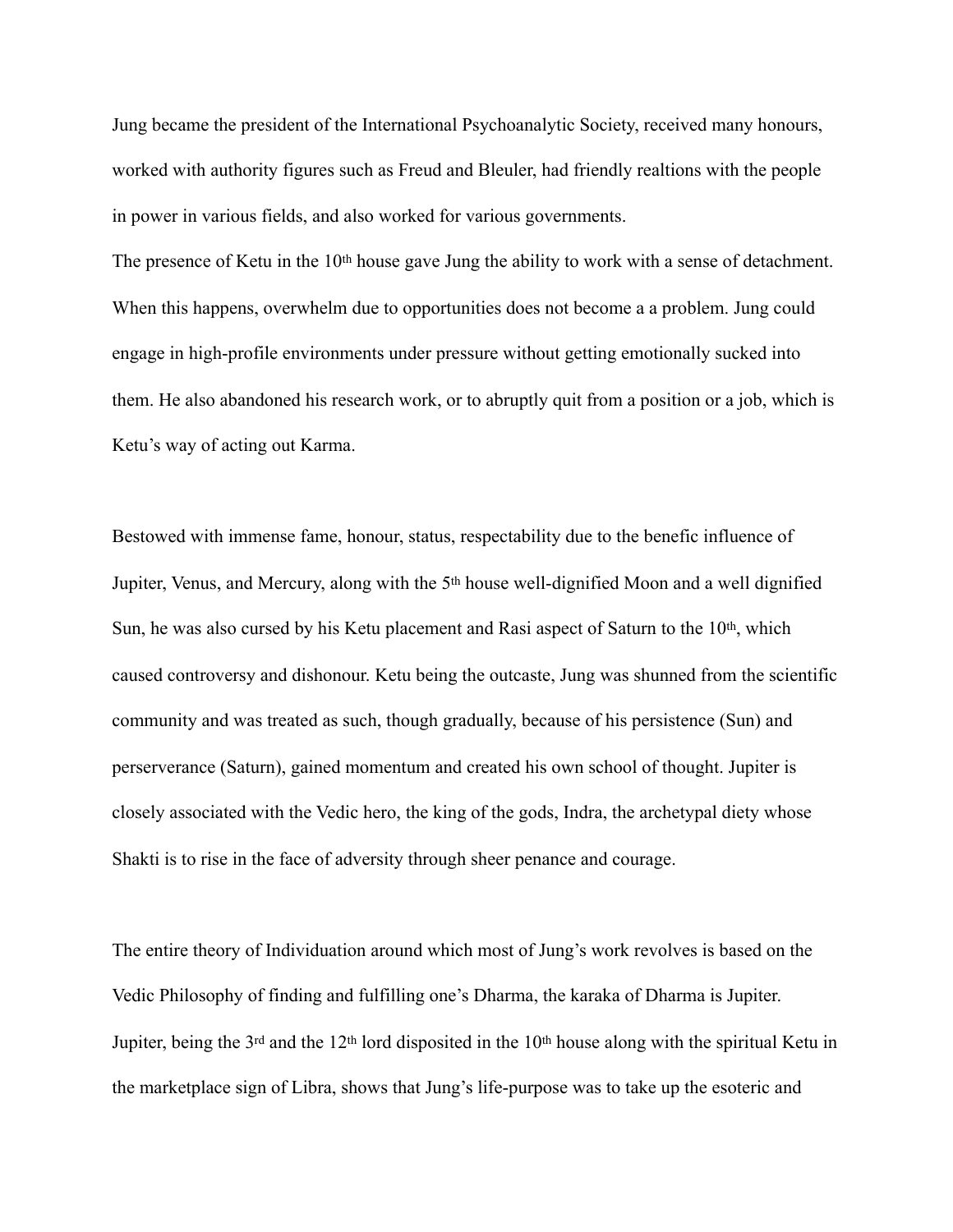religious matters, and through self-effort and articulation (3rd house), alongwith imaginative processes and contemplative abilities (12<sup>th</sup> house), create work (10<sup>th</sup> house) that would make understandable, the complicated spiritual matters, and therefore, have an impact on the collective psyche of the masses (Saturn in Aquarius, collective psyche, is his AtmaKaraka). Jung was very well aware of his birth chart, and studied astrology; this changes the potentialities of a consciousness due to self-awareness.

Jung's 10th house has malefic influences of Ketu, Sun, waxing Moon and Saturn which caused a lot of friction on many levels in his career, but there is the simultaneous support from benefic infleunces of Jupiter, Mercury, and Venus which allowed him to channelize that friction to generate a spark, a spark which turned into a fire in the hearts of many thinkers in the following decades.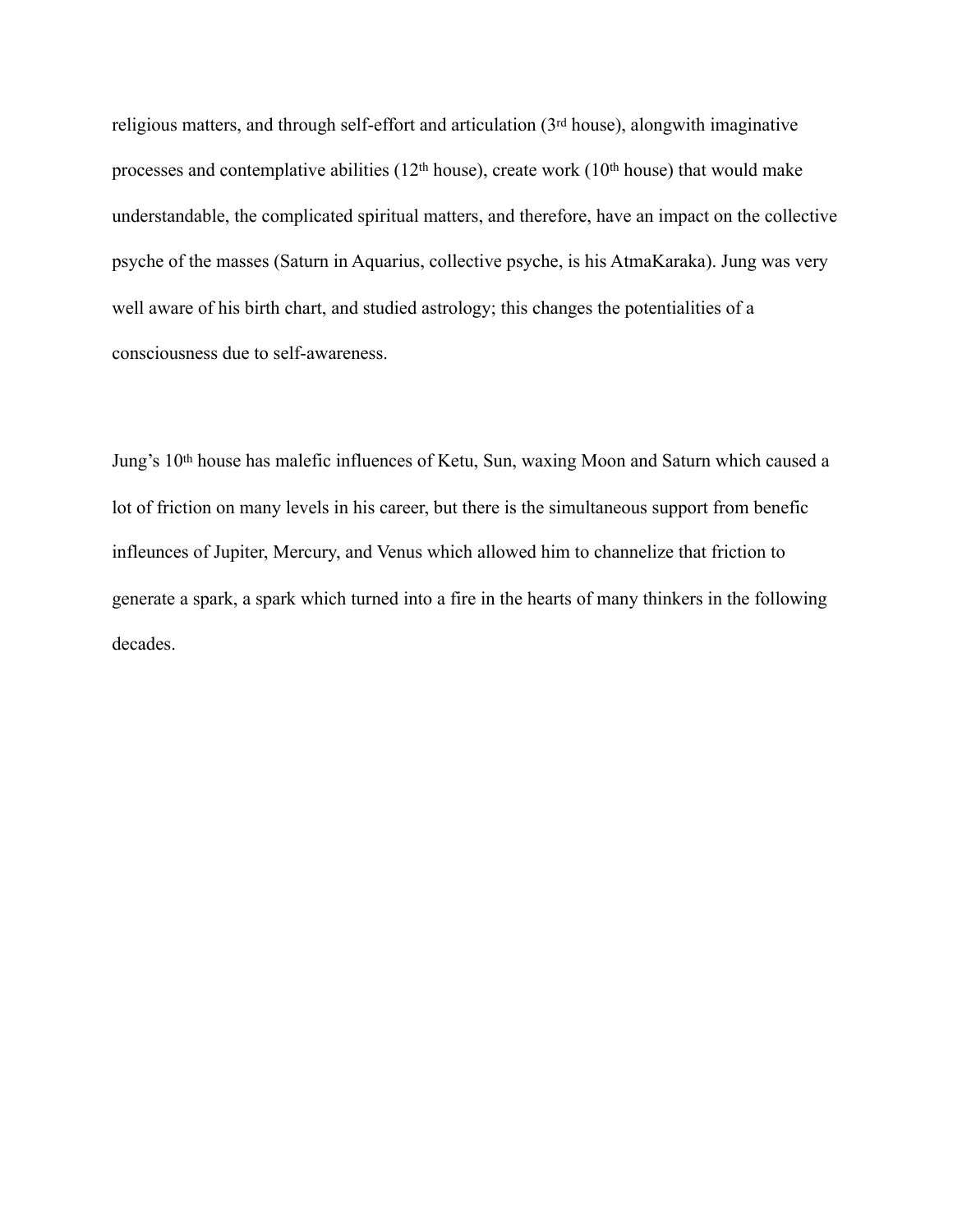## **The 12th House**

Specific Indications: Loss, expenditure, expenses, debts, misfortune, Moksha, Self-realization, enlightenment, final liberation, salvation. The state after death (heaven or hell), lokas, or planes of existence. The bedroom, bedding. Pleasures of the bed (sexual pleasure). "Unknown places" (remote, faroff countries). Travel to foreign lands, life in remote countries. Hospitals, prisons, and other places of confinement. Hearing, the left ear. Vision, the left eye. Feet, anus. Waste. Experience with thieves and robbers. Secret enemies.

#### Parashara Bhava Yogas -

"The lord of Loss standing in the Royal Bhava - causes expense through the royal family, and he only has little happiness on account of the father"

"The lord of happiness standing in the Loss Bhava - wanting of house and related comforts, the one born has bad propensities, is at loss, and is always full of sloth"

"The lord of Gain standing in the Loss Bhava - always expense on good deeds, longing, many mistresses, and fraternizing with foreigners/barbarians."

Applying the Prosperity-Annihiliation formula, we get 1:1, which means for all  $12<sup>th</sup>$  house

matters, Jung seemed to have a perfect balance of positive and negative influences in his life.

The 8<sup>th</sup> house, like the 12<sup>th</sup>, is also governed by the water element. The 8<sup>th</sup> house is the emotional and contemplative SECURITY; the 12<sup>th</sup> is the ABILITY to contemplate to build that security. The 12th house is the result of the 8th house battles. Often assoiciated with dreams, fantasy, imagination, envisioning, and matters of that nature, it is also a moksha house like the 4th and the 8<sup>th</sup> house, but unlike them, it deals with ones final release and emancipation. Jung definitely pursued these matters to honour, through courage, the highest purpose of his existence, a Sagittarius-Mars.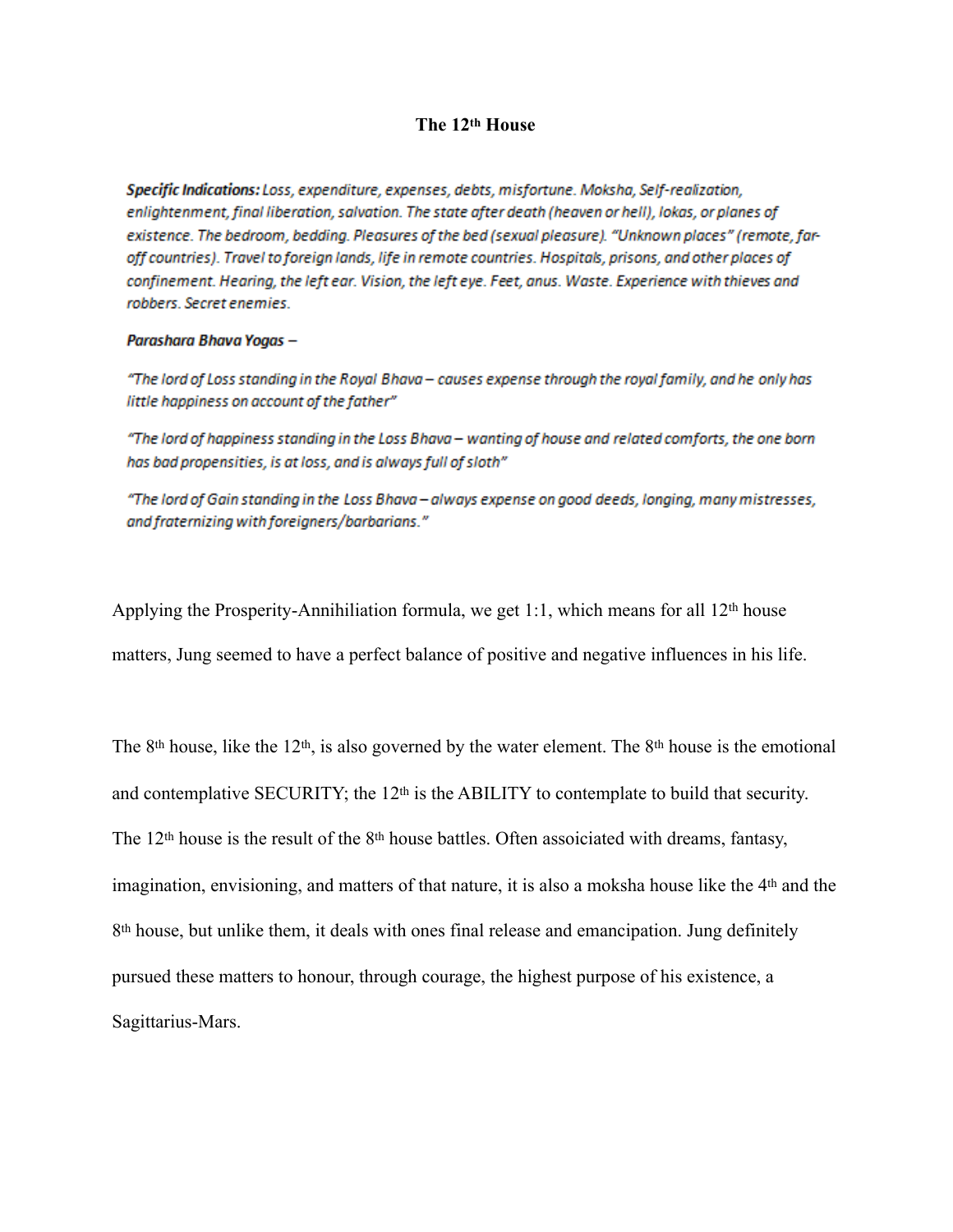The 12th house is most famously associated with Losses and Expenses; a loss is a release of energy without a gain of anything whereas, an expense is a worthwhile loss, loss which brings something gainful with it. A disturbed 12<sup>th</sup> house would lead to losses while a secure one would be gainful (Bhavat Bhavam of the 12th house is the 11th house of gains).

 Jung surely expended a lot of energy on the 12th house matters and had his fair share of losses and gains from it. The 12<sup>th</sup> house Mars' dispositor in the 10<sup>th</sup> house shows that most of this expense or sacrifice was translated into 10<sup>th</sup> house matters; he gained recognition for his work, and became a prominent authority in his field.

Mars is in a Great Friend dignity and in Svapna Avastha and its dispositor, Jupiter, is in Vriddha Avastha in the 10th house. Triangulating the following, we can see clearly how Jung deeply contemplated on his dreams and fantasies. It is, as if, he spent most of his life literally in a Svapna Avastha, in an attempt to wake up, or we could say, make that which he encountered in those Svapna states conscious, and thereof, derive meaning from it. The Red Book: Liber Novus, his lifelong self analysis through dreams, laden with symbology, depicts the Martian spirit of righteous courage to express his truths (Sagittarius) derived from the esoteric world of the 12th house and thereof, translate them to the world (10<sup>th</sup> house). (Jupiter is also the Karaka of linguistics)

12th house is associated with asylums, jails, ashrams, and other places of psychological isolation where one is forced to contemplate. Apart from being an isolated, lonely kid, who learnt how to enjoy his own company (suffering that became his strength later in life), he also lived and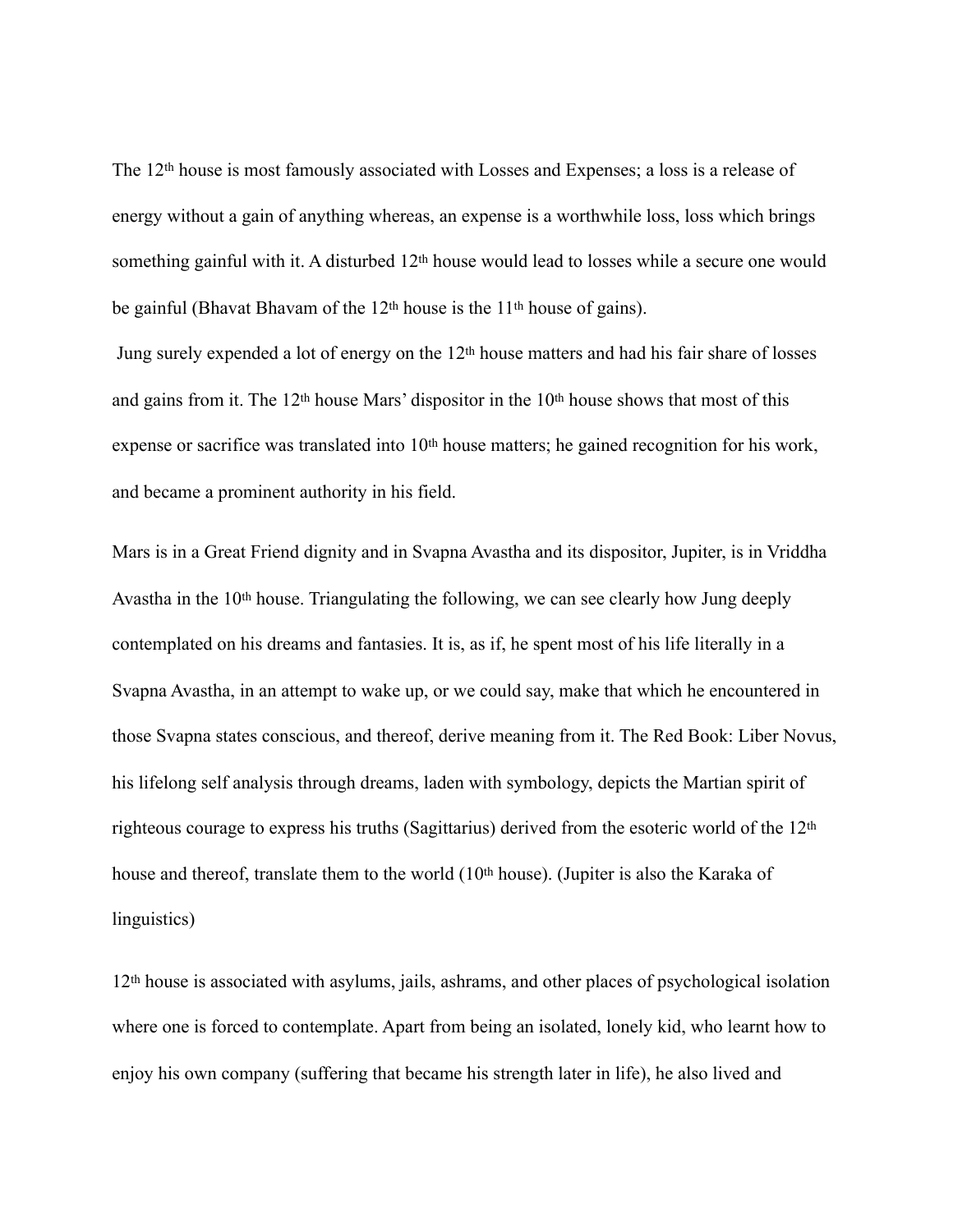worked in the Burgholzli asylum of the University of Zurich, and this was the turning point of his career as he was mentored by Eugen Bleuler, who was a close associate of Frued. We can reach this level of analysis by triangulating the presence of the 4th house (home environment) lord Mars (also, the dispositor of Rahu, the shadow planet that shows the path of the consciousness) in the 12th house in Sagittarius (asylums), and this 12th house lord, Jupiter, in the 10th house (career) with Ketu (the counterpart of Rahu, that shows the unconscious areas of one's psyche).

12th house is Hospitals and foreign lands, and apart from Jung's constant association with hospitals being a doctor, interestingly enough, he had a foreign long-distance tarvel (12<sup>th</sup> house matter) to India, to learn about the ways of the Vedic philosophy. But he fell sick during this journey for 2 weeks, hence, had to be admitted in a hospital (12th house) in Calcutta. It was a fruitless endeavour.

Jung had many enemies like any radical of a field of knowledge, but unlike many, he is still being studied and regarded with utmost sincerity as the father of Analytical Psychology even today, which shows his victory over all of those nay-saying secret 12th house enemies. The 6th house conflict, leading to the battles in the 8th house, led him to the results of those battles in the 12th, one could even say, that Jungian thoughts are always in opposition to the views of adherent empiricism and logicians, and in that manner he has left that 8<sup>th</sup> house "legacy after death" as a 12th house battle that will be fought forever with no result as such.

In his constant spirit of adventure, to know the unknown or even the unknowable, Jung surely was visited by many serpents, which not only poisoned him with the sin of infidelity but also put